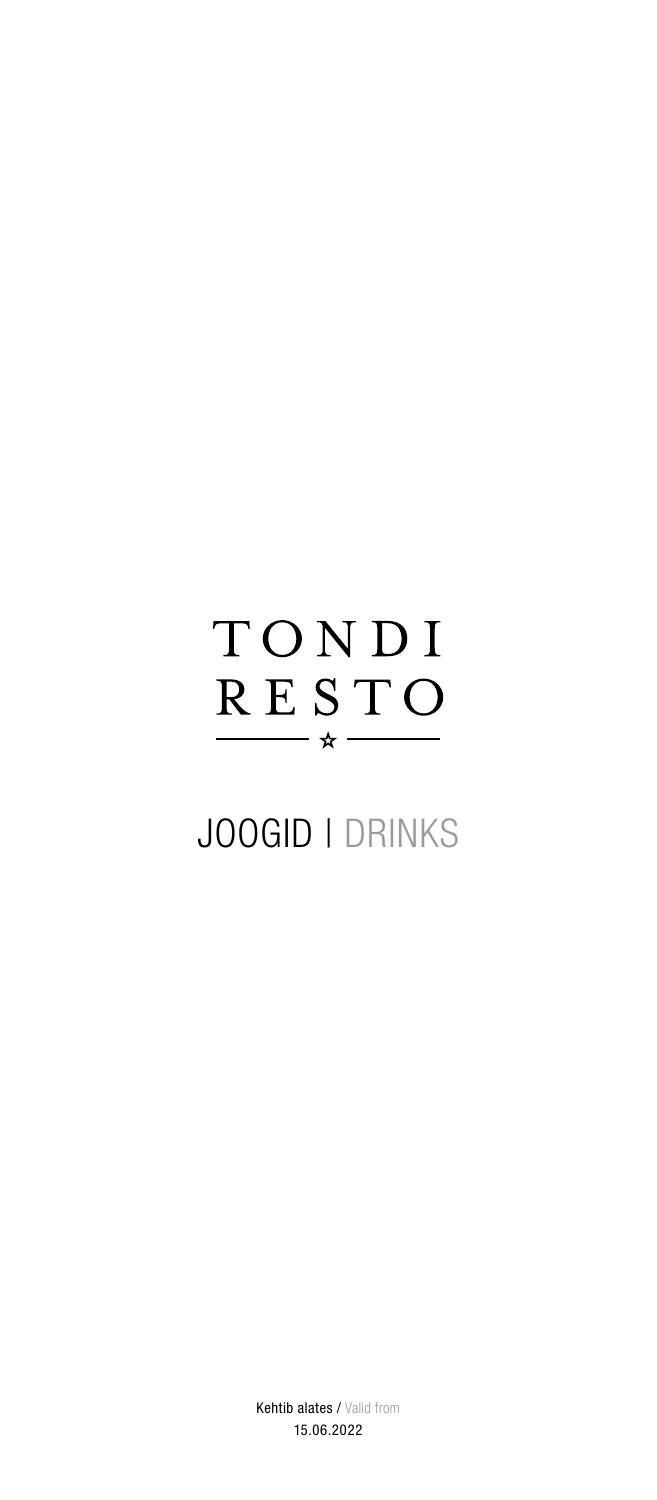| <b>VÄRSKED MAHLAD I FRESHLY SQUEEZED JUICES</b>                                                                   |                |                             |
|-------------------------------------------------------------------------------------------------------------------|----------------|-----------------------------|
| * Apelsin, greip, apelsin-greip   Orange, grapefruit, orange-grapefruit                                           | 25 cl, 50 cl   | $5 \in 9 \in$               |
| <b>KARASTUSJOOGID   REFRESHING DRINKS</b>                                                                         |                |                             |
| ★ Tondi lauavesi mulliga, mullita I Tablewater sparkling, still                                                   | 50 cl, 120 cl  | 1€, 2€                      |
| ★ Tondi Resto limonaad (kirsi, pirni, kurgi-greibi) l<br>Tondi Resto Lemonade (cherry, pear, cucumber-grapefruit) | 40 cl, 120 cl  | 5€, 9€                      |
| Piim, keefir I Milk, kephir                                                                                       | 25 cl, 35 cl   | $2 \epsilon$ , $3 \epsilon$ |
| Aura mahl LJuice                                                                                                  | 25 cl, 35 cl   | $3 \epsilon$ , $4 \epsilon$ |
| Haage mineraalvesi mulliga, mullita I Mineral water sparkling, still                                              | 33 cl, 75 cl   | $3 \epsilon, 5 \epsilon$    |
| Coca-Cola, Coca-Cola Zero, Fanta, Sprite                                                                          | $25$ cl        | 3€                          |
| A. Le Coq Traditsiooniline limonaad   Lemonade                                                                    | 33 cl          | 3€                          |
| Soft Punch! energiatee Mate ja Sidrun I Energy tea Mate and Lemon                                                 | $25$ cl        | 5€                          |
| Soft Punch! energiatee Mate ja Granadill I Ice tea Mate and Passionfruit                                          | $25$ cl        | 5€                          |
| Soft Punch! limonaad Hibisk ja Öun I Lemonade Hibiscus and Apple                                                  | $25$ cl        | 5€                          |
| Pääsküla kodukali   Kvass                                                                                         | 33 cl          | 5€                          |
| Indian Tonic, Ginger Ale, Soda Water                                                                              | $20$ cl        | 3€                          |
| <b>JÄÄTISEKOKTEILID   ICE CREAM COCKTAILS</b>                                                                     |                |                             |
| Bahama-Mama!<br>Jäätis, õunamahl, mustsõstrasiirup I Ice cream, apple juice, blackcurrant syrup                   | 50 cl          | 7€                          |
| Superšokolaad   Super chocolate                                                                                   | 50 cl          | 7€                          |
| Jäätis, piim, šokolaadisiirup I Ice cream, milk, chocolate syrup                                                  |                |                             |
| Mina olen sinu sõber!   I'm your friend!                                                                          | 50 cl          | 7€                          |
| Jäätis, apelsinimahl, vaarikasiirup I Ice cream, orange juice, raspberry syrup                                    |                |                             |
| <b>Raske loobuda!   Hard to recist!</b><br>Jäätis, ploomimahl, pähklisiirupl Ice cream, plum juice, nut syrup     | 50 cl          | 7€                          |
| <b>ALKOHOLIVABA   ALCOHOL FREE</b>                                                                                |                |                             |
| Warstainer I Lager 0%                                                                                             | 33 cl          | 5€                          |
| Budweiser Budvar I Lager 0%                                                                                       | 33 cl          | 5€                          |
| Paulaner Hefe Weisbier 0,5%                                                                                       | $50$ cl        | 6€                          |
| Gotlands Bryggeri Easy Rider Ale IPA 0,4%                                                                         | 33 cl          | 6€                          |
| Clausthaler Unfiltred 0%                                                                                          | 33 cl          | 5€                          |
| Clausthaler Original I Lager 0%                                                                                   | 33 cl          | 5€                          |
| MULL poolkuiv Oun I Semi-Dry Apple 0%                                                                             | 33 cl          | 6€                          |
| MULL poolkuiv Rabarber I Semi-Dry Rhubarb 0%                                                                      | 33 cl          | 6€                          |
| Hoggy's Strawberry Cider 0%                                                                                       | 50 cl          | $4 \in$                     |
| Hoggy's Apple Cider 0%                                                                                            | 50 cl          | 4€                          |
| Just O alkoholivaba valge vein, Saksamaa I Alcoholfree white wine, Germany                                        | 15 cl, 75 cl   | 5€, 20€                     |
| Just O alkoholivaba punane vein, Saksamaa I Alcoholfree red wine, Germany                                         | 15 cl, 75 cl   | 5€, 20€                     |
| MULL NULL Barbara, Eesti I Estonia                                                                                | 75 cl          | 20€                         |
| <b>ÕLU I BEER</b>                                                                                                 |                |                             |
| A. Le Coq Premium, vaadis I Lager, draft 4,7%                                                                     | 35 cl, 50 cl   | 4€, 5€                      |
| A. Le Coq Alexander   Lager 5,2%                                                                                  | 50 cl          | 5€                          |
| A. Le Coq Tõmmu Hiid I Lager 4,7%                                                                                 | 50 cl          | 5€                          |
| Budweiser Budvar I Lager 5%                                                                                       | 33 cl          | 5€<br>5€                    |
| Warstainer I Lager 4,8%<br>Paulaner Original Münchner I Lager 4,9%                                                | 50 cl<br>50 cl | 6€                          |
| Paulaner Hefe Weisbier 5,5%                                                                                       | 50 cl          | 6€                          |
| Corona Extra I Pilsner 4,5%                                                                                       | 35 cl          | 5€                          |
| Gotlands Sitting Bulldog IPA 6,45%                                                                                | 33 cl          | 6€                          |
| Kasteel Blond 7%                                                                                                  | 33 cl          | 7€                          |
| Kasteel Donker 11%                                                                                                | 33 cl          | 7€                          |
| St. Peter's India Pale Ale 5,5%                                                                                   | 50 cl          | 7€                          |
| St. Peter's Ruby Red Ale 4,3%                                                                                     | 50 cl          | 7€                          |
| St. Peter's Cream Stout 6,5%                                                                                      | 50 cl          | 7€                          |
| A. Le Coq Imperian Extra Double Stout 7%                                                                          | 50 cl          | 5€                          |
| Belhaven Black Scottish Stout 4,2%                                                                                | 44 cl          | 6€                          |
| Lindemans Kriek 3,5%<br>Hoggy's Gin Long Drink 5,5%                                                               | 35 cl<br>50 cl | 7€<br>$5 \, \epsilon$       |
| <b>SIIDER I CIDER</b>                                                                                             |                |                             |
| Hoggy's Dry Apple kuiv õunasiider I Apple Cider 4,5%                                                              | 35 cl          | $5 \in$                     |
| Hoggy's Raspberry vaarikasiider I Raspberry Cider 4,5%                                                            | 35 cl          | 5€                          |
| Hoggy's Rhubarb rabarberisiider   Rhubarb Cider 4,5%                                                              | 35 cl          | $5 \in$                     |
| MULL kuiv Õun / Dry Apple 5,5%                                                                                    | 33 cl          | 6€                          |
| MULL poolkuiv Õun I Semi-Dry Apple 5,5%                                                                           | 33 cl          | $6 \in$                     |

 $\star$ 

<code>MULL POOLKUIV</code> Maasika I Semi-Dry Strawberry 5,5%  $33$  cl  $6$   $6$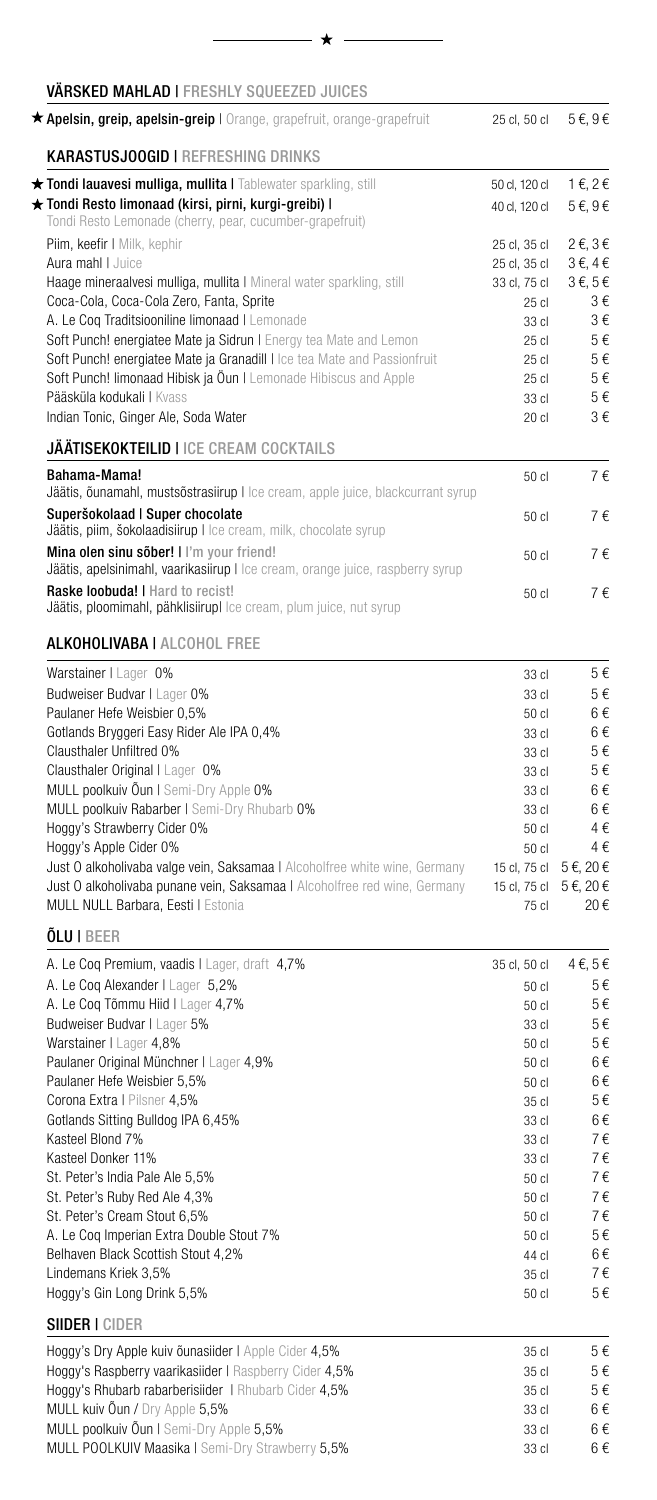#### PROSECCO, VAHUVEIN, ŠAMPANJA | PROSECCO, SPARKLING WINE, CHAMPAGNE

 $\star$   $-$ 

| Cava Clos Amador Brut Delicat Reserva, Penedès, Hispaania I Spain                 | $20$ cl          | 7€<br>28€ |
|-----------------------------------------------------------------------------------|------------------|-----------|
|                                                                                   | 75 cl            |           |
| Ca'Bolani Prosecco Brut DOC, Itaalia I Italy                                      | $20$ cl<br>75 cl | 8€<br>31€ |
| Ca'Bolani Rosé Prosecco Brut DOC, Itaalia I Italy                                 | 75 cl            | 31€       |
| Dopff & Irion Cremant d'Alsace Blanc De Blancs Brut, Prantsusmaa I France         | 75 cl            | 28€       |
| Champagne Deutz Brut Classic, Prantsusmaa   France                                | 37,5 cl          | 35€       |
|                                                                                   | 75 cl            | 65€       |
| Rabarbra, Nudist, Eesti I Estonia                                                 | 75c              | 25€       |
| <b>VALGE VEIN I WHITE WINE</b>                                                    | $15$ cl          | 75 cl     |
| Pinot Grigio Garda DOC, Cantina di Custoza, Veneto, Itaalia I Italy               | 6€               | 28€       |
| Sauvignon Blanc Endless River, Marlborough, Uus-Meremaa I New Zealand             | 6€               | 27€       |
| Riesling Johann Bihn, Piesporter Michelsberg, Mosel, Saksamaa I Germany           | 6€               | 27€       |
| Kleindal Chenin Blanc, Robertson Valley, Lõuna-Aafrika I South Africa             | 6€               | 28€       |
| Santi Folar Lugana DOC, Veneto, Itaalia I Italy                                   |                  | 29€       |
| Quintas De Melgaco Alvarinho, Vinho Verde DOC, Portugal                           |                  | 31€       |
| Rocca di Montemassi Calasole Vermentino Maremma DOC, Toscana, Itaalia I Italy     |                  | 32€       |
| <b>PUNANE VEIN I RED WINE</b>                                                     | 15 <sub>cl</sub> | 75 cl     |
| Primitivo di Salento I.G.P., Antica Masseria del Sigillo, Puglia, Itaalia I Italy | 6€               | 28€       |
| Merlot La Forge Estate I.G.P., Prantsusmaa I France                               | 6€               | 28€       |
| Kleindal Shiraz, Robertson Valley, Lõuna-Aafrika   South Africa                   | 6€               | 27€       |
| Cabernet-Syrah VEO Grande, V.E.O., Tšiili I Chile                                 |                  | 26€       |
| Montecampo Ripasso Valpolicella Superiore DOC, Veneto, Itaalia I Italy            |                  | 33€       |
| Côtes du Rhône Saint-Esprit Rouge, Delas Freres, Rhône, Prantsusmaa I France      |                  | 26€       |
| Mascota Vineyards Opi Malbec, Mendoza, Argentiina I Argentina                     |                  | 30€       |
| ROOSA VEIN   ROSÉ                                                                 | 15 <sub>cl</sub> | 75 cl     |
| Jean Sablenay Rosé D'Anjou, Anjou, Loire, Prantsusmaa   France                    | 6€               | 28€       |
| Chateau Gassier Esprit Rosé AOP, Côtes de Provence, Prantsusmaa I France          |                  | 33€       |
| <b>KANGE ALKOHOL I STRONG ALCOHOL</b>                                             |                  |           |
| <b>DŽINN I GIN</b>                                                                |                  | 4 cl      |
| Tanqueray                                                                         |                  | 5€        |
| Monkey 47 Schwarzwald                                                             |                  | 7€        |
| <b>Bombay Sapphire Dry</b>                                                        |                  | 5€        |
| Junimperium Blended Dry                                                           |                  | 7€        |
| Junimperium Summer Edition                                                        |                  | 7€        |
| Junimperium Rhubarb Edition                                                       |                  | 7€        |
| Malfy Originale                                                                   |                  | 6€        |
| Malfy Con Arancia                                                                 |                  | 6€        |
| Tarsier Khao San Thai Red Chilli & Lemongrass                                     |                  | 7€        |
| <b>Tarsier Oriental Pink</b>                                                      |                  | 7€        |
| Whitney Neill Rhubarb & Ginger                                                    |                  | 6€        |
| Whitney Neill Lemongrass & Ginger                                                 |                  | 6€        |
| Whitney Neill Raspberry                                                           |                  | 6€        |
| Whitney Neill Gooseberry                                                          |                  | 6€        |
| <b>VISKI I</b> WHISKY                                                             |                  | 4 cl      |
| Jameson                                                                           |                  | 5€        |
| Chivas Regal 12 YO                                                                |                  | 6€        |
| Aultmore 12 YO Single Malt                                                        |                  | 9€        |
| Glenmorangie Original 10 YO Single Malt                                           |                  | 10€       |
| Dalmore 15 YO Single Malt                                                         |                  | 12€       |
| Lagavulin 16 YO Single Islay Malt                                                 |                  | 14 €      |
| KONJAK, BRÄNDI I COGNAC, BRANDY                                                   |                  | 4 cl      |
| Metaxa 7*                                                                         |                  | 5€        |
| Jules Gautret VS                                                                  |                  | 7€        |
| Hennessy VS                                                                       |                  | 6€        |
| Hennessy VSOP                                                                     |                  | 9€        |
| <b>Boulard Calvados VSOP</b>                                                      |                  | $8 \in$   |

Remy Martin VSOP 9  $\in$  8 aron Otard VSOP 9 6

Baron Otard VSOP